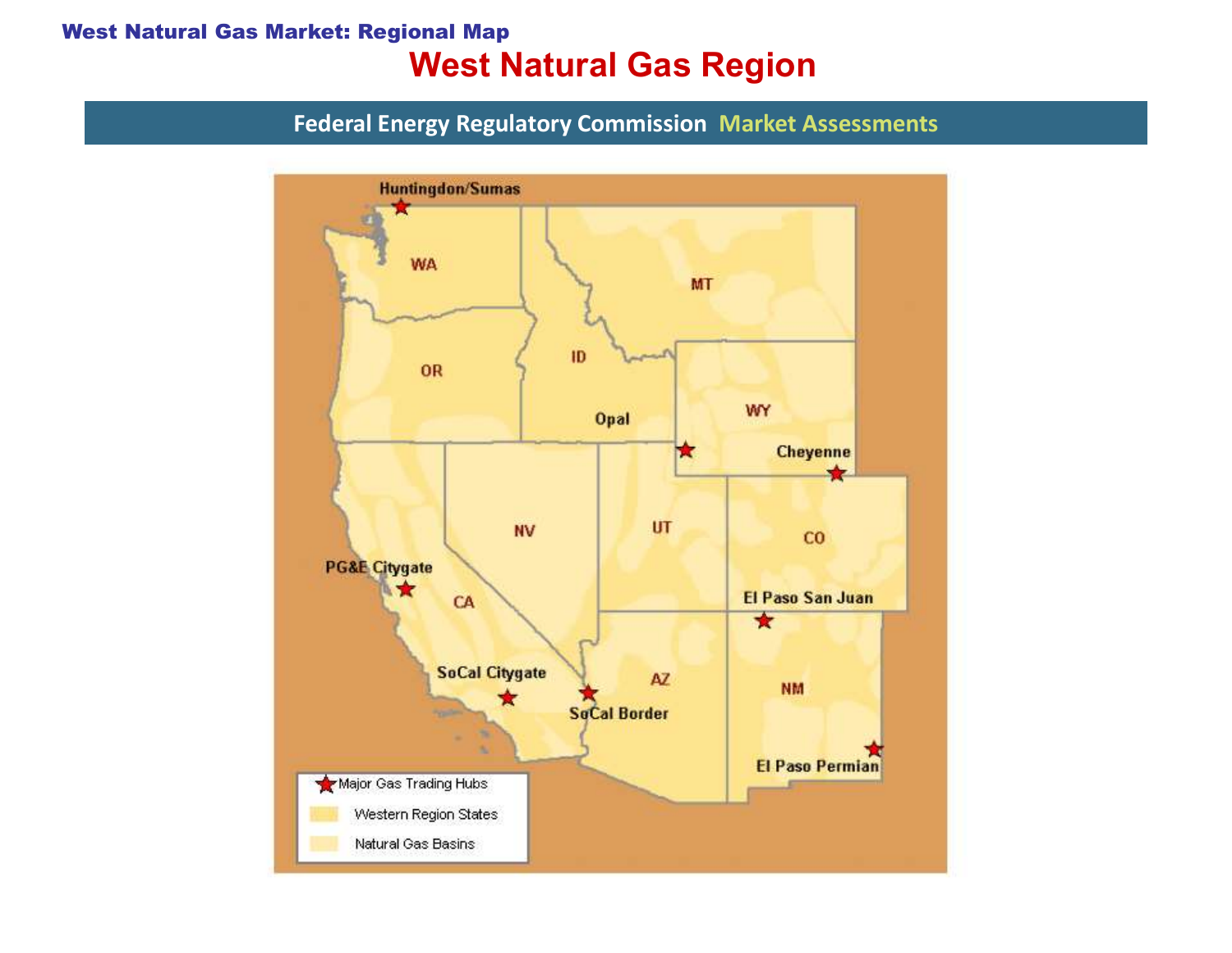## West Day-Ahead Natural Gas Prices West Natural Gas Market: Annual Hub Prices

# Averaged Annually/Seasonally

| lest Natural Gas Market: Annual Hub Prices<br><b>West Day-Ahead Natural Gas Prices</b><br><b>Averaged Annually/Seasonally</b><br><b>Federal Energy Regulatory Commission Market Assessments</b> |                               |                               |                                |                           |                        |                     |
|-------------------------------------------------------------------------------------------------------------------------------------------------------------------------------------------------|-------------------------------|-------------------------------|--------------------------------|---------------------------|------------------------|---------------------|
|                                                                                                                                                                                                 | <b>Average Day</b>            |                               | Opal                           |                           | <b>PG&amp;E</b>        |                     |
|                                                                                                                                                                                                 | <b>Ahead Prices</b><br>(S/MM) | <b>SoCal</b><br><b>Border</b> | <b>Wyoming</b><br><b>Plant</b> | <b>El Paso</b><br>Permian | <b>Malin</b><br>Oregon | <b>Henry</b><br>Hub |
| 2019                                                                                                                                                                                            | Annual                        | 2.67                          | 2.78                           | 1.11                      | 2.83                   | 2.51                |
|                                                                                                                                                                                                 | Summer                        | 2.10                          | 1.97                           | 0.79                      | 2.02                   | 2.39                |
|                                                                                                                                                                                                 | <b>Winter 2019/2020</b>       | 2.17                          | 2.23                           | 1.06                      | 2.27                   | 2.07                |
| 2020                                                                                                                                                                                            | Annual                        | 2.17                          | 2.03                           | 1.32                      | 2.06                   | 1.99                |
|                                                                                                                                                                                                 | Summer                        | 2.07                          | 1.81                           | 1.24                      | 1.83                   | 1.88                |
|                                                                                                                                                                                                 | <b>Winter 2020/2021</b>       | 7.44                          | 7.06                           | 7.96                      | 3.29                   | 3.08                |
| 2021                                                                                                                                                                                            | <b>Annual</b>                 | 6.11                          | 5.52                           | 5.67                      | 4.01                   | 3.84                |
|                                                                                                                                                                                                 | Summer                        | 4.47                          | 3.83                           | 3.58                      | 3.91                   | 3.87                |
|                                                                                                                                                                                                 | <b>Winter 2021/2022</b>       | 5.05                          | 4.88                           | 4.05                      | 4.88                   | 4.50                |
| <b>OLA</b><br>2022                                                                                                                                                                              | <b>Annual</b>                 | 4.71                          | 4.60                           | 4.13                      | 4.57                   | 4.61                |
|                                                                                                                                                                                                 | <b>Summer</b>                 |                               |                                |                           |                        |                     |
|                                                                                                                                                                                                 | <b>Winter 2022/2023</b>       |                               |                                |                           |                        |                     |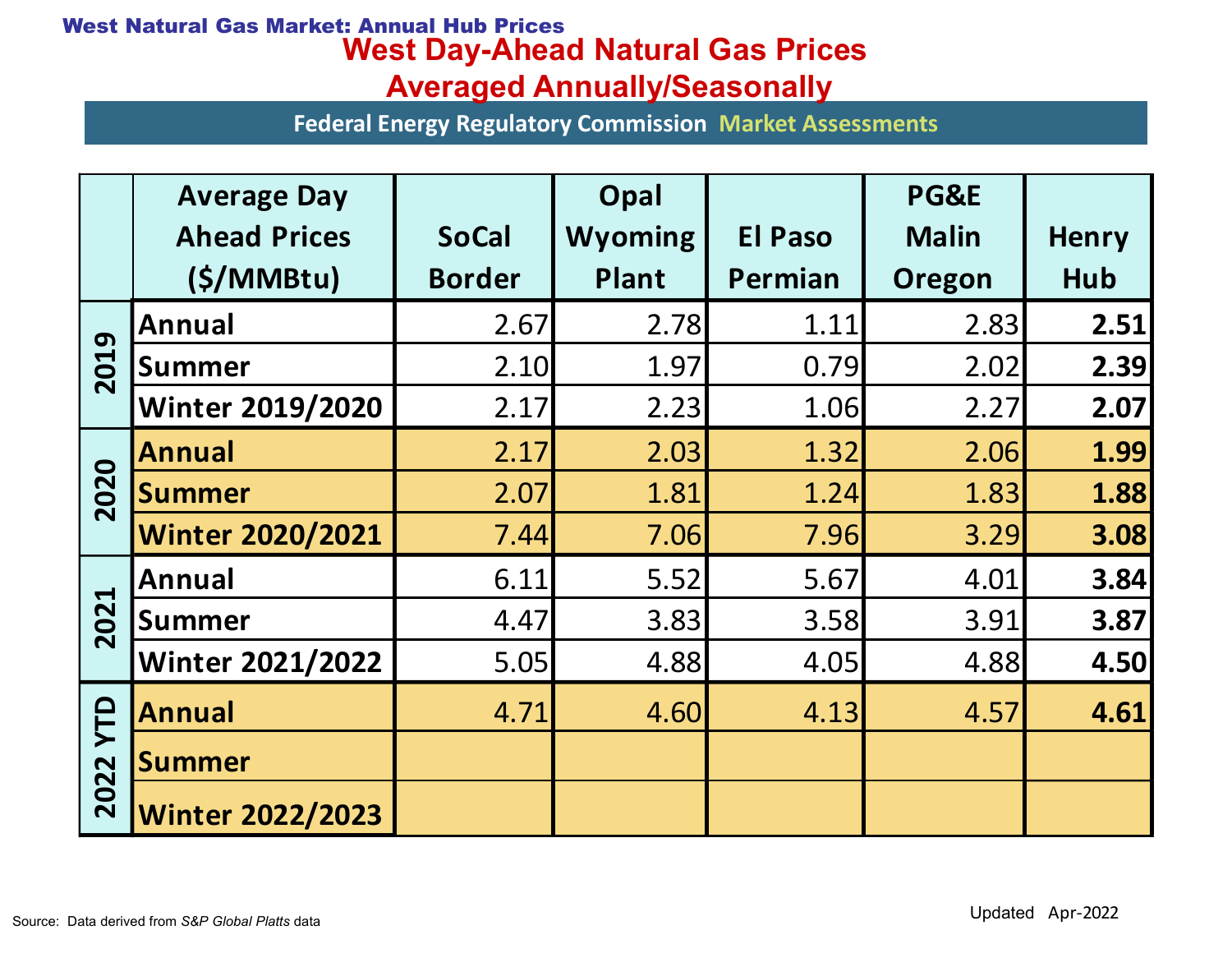### West Natural Gas Market: Day-Ahead Prices

# West Daily Day-Ahead Prices

Federal Energy Regulatory Commission Market Assessments



Updated Source: Data derived from S&P Global Platts data Note: The inset graphic shows spot prices for the full y-axis range not the 30-day moving average.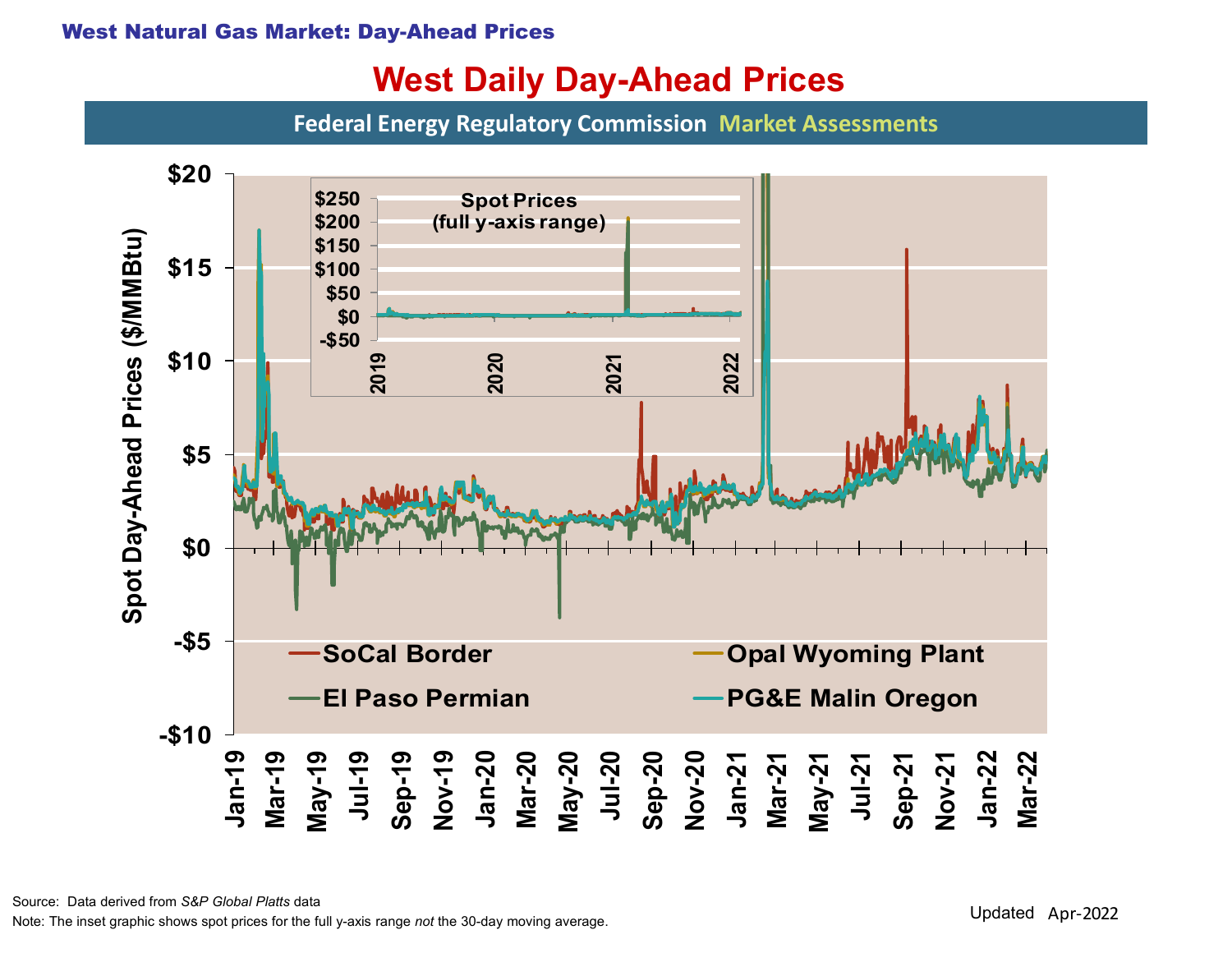# West Daily Day-Ahead Basis

Federal Energy Regulatory Commission Market Assessments



Note: The inset graphic shows spot basis for the full y-axis range not the 30-day moving average.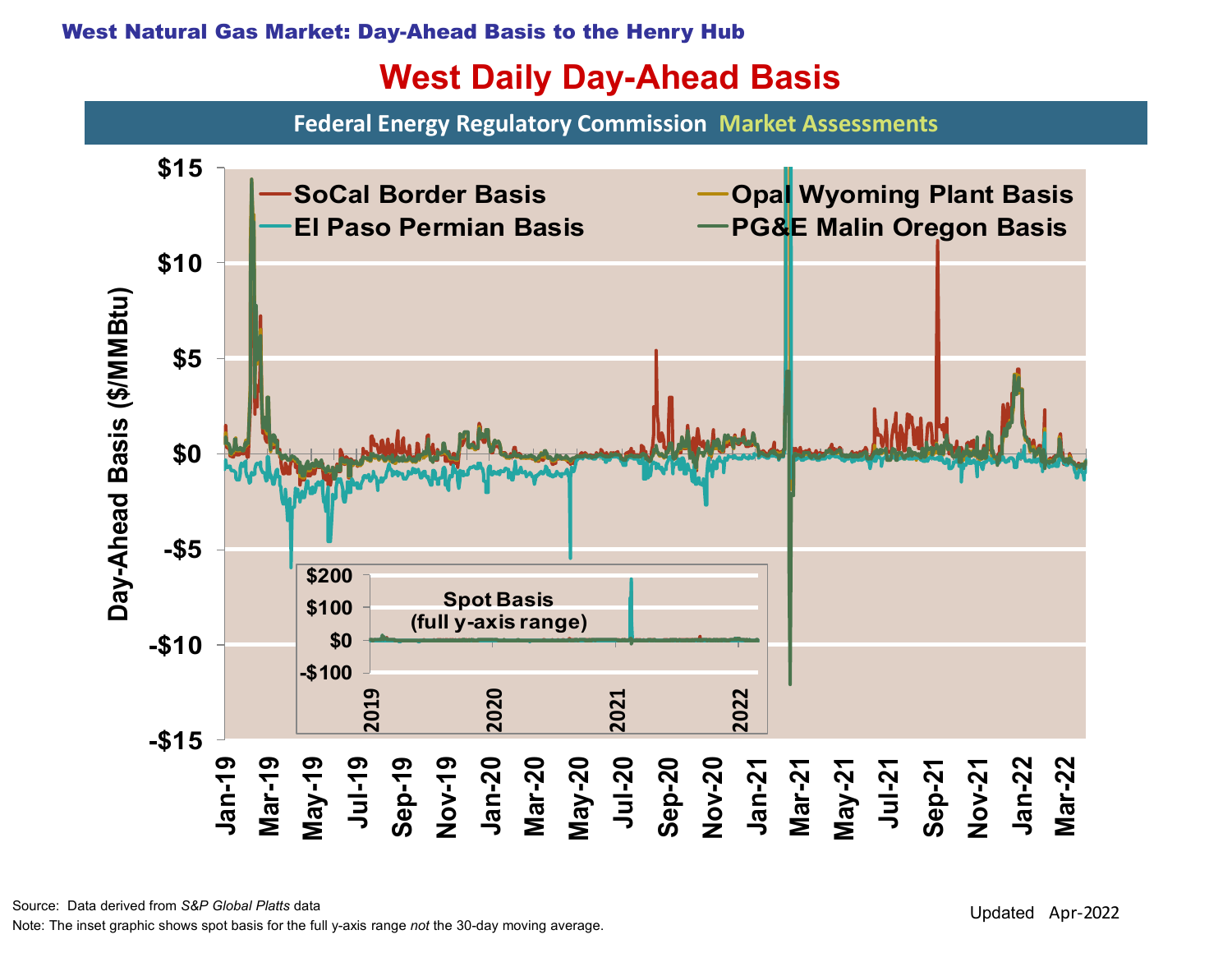### West Natural Gas Market: Day Ahead Basis Averaged Monthly

# West Day-Ahead Basis Averaged Monthly

Federal Energy Regulatory Commission Market Assessments



Updated Apr-2022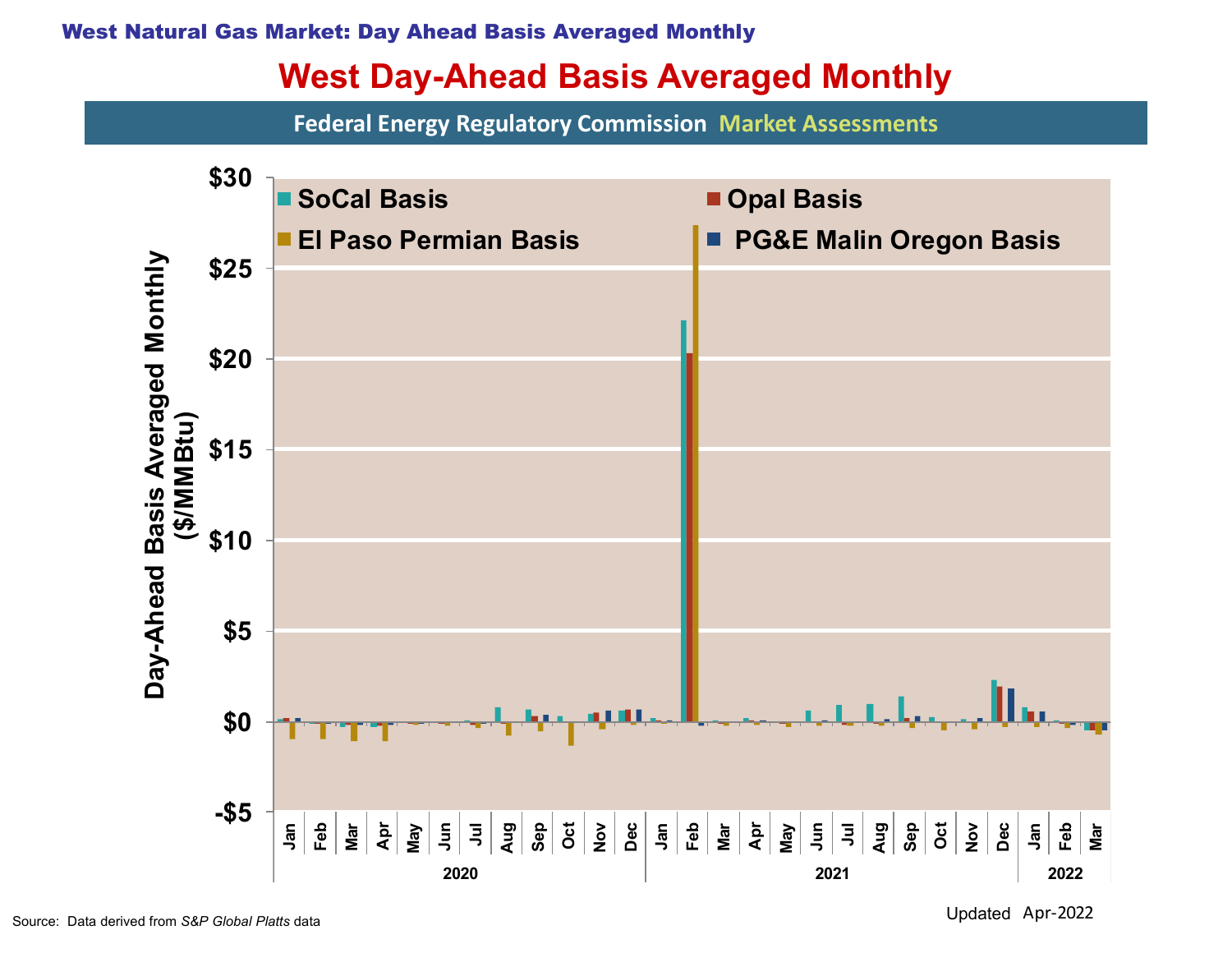#### West Natural Gas Market: Daily Demand

## Daily Rockies Natural Gas Demand All Sectors

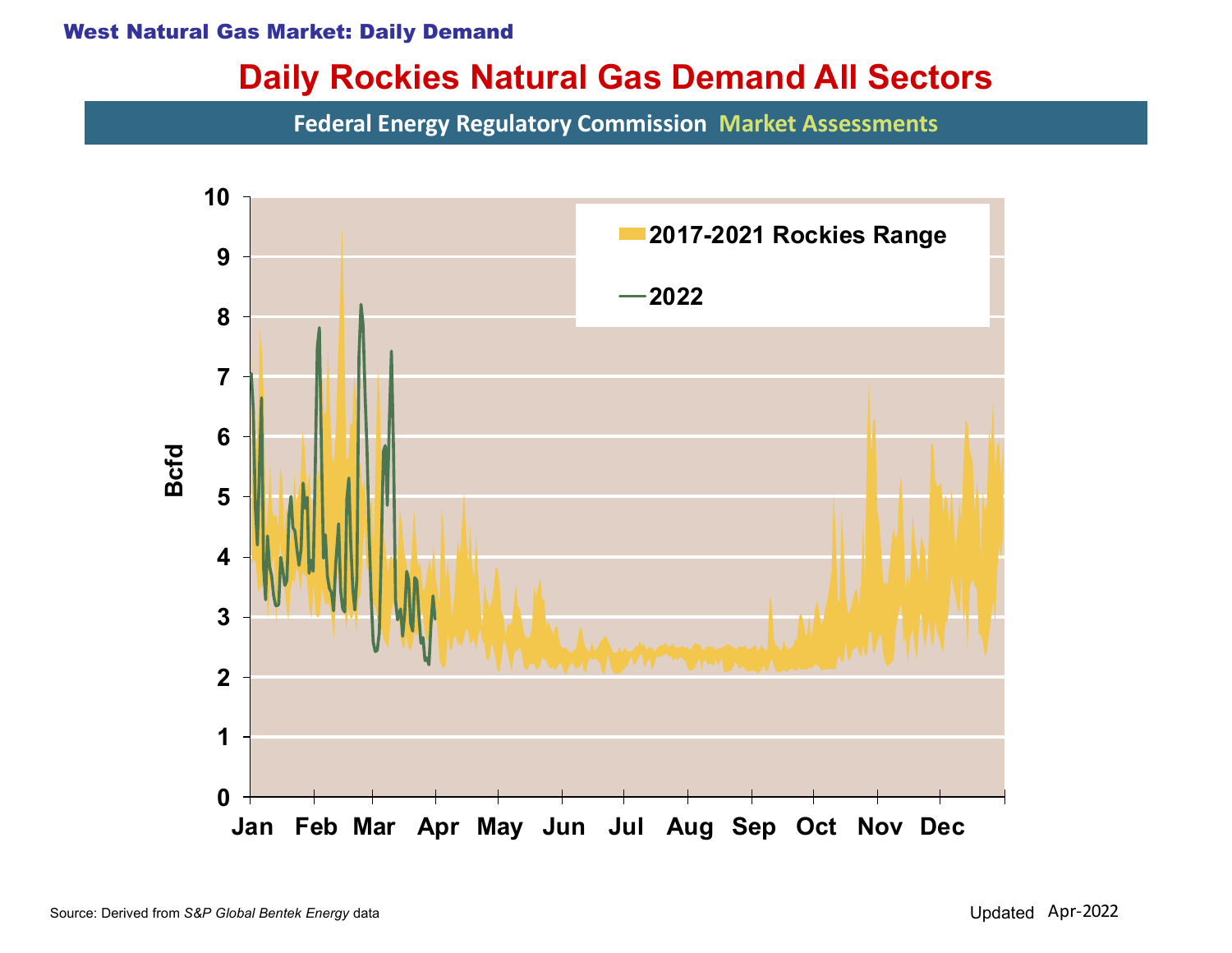#### West Natural Gas Market: Daily Demand

## Daily Southwest and Northwest Natural Gas Demand All Sectors

Federal Energy Regulatory Commission Market Assessments



Note: Data derived from interstate natural gas pipeline flows.